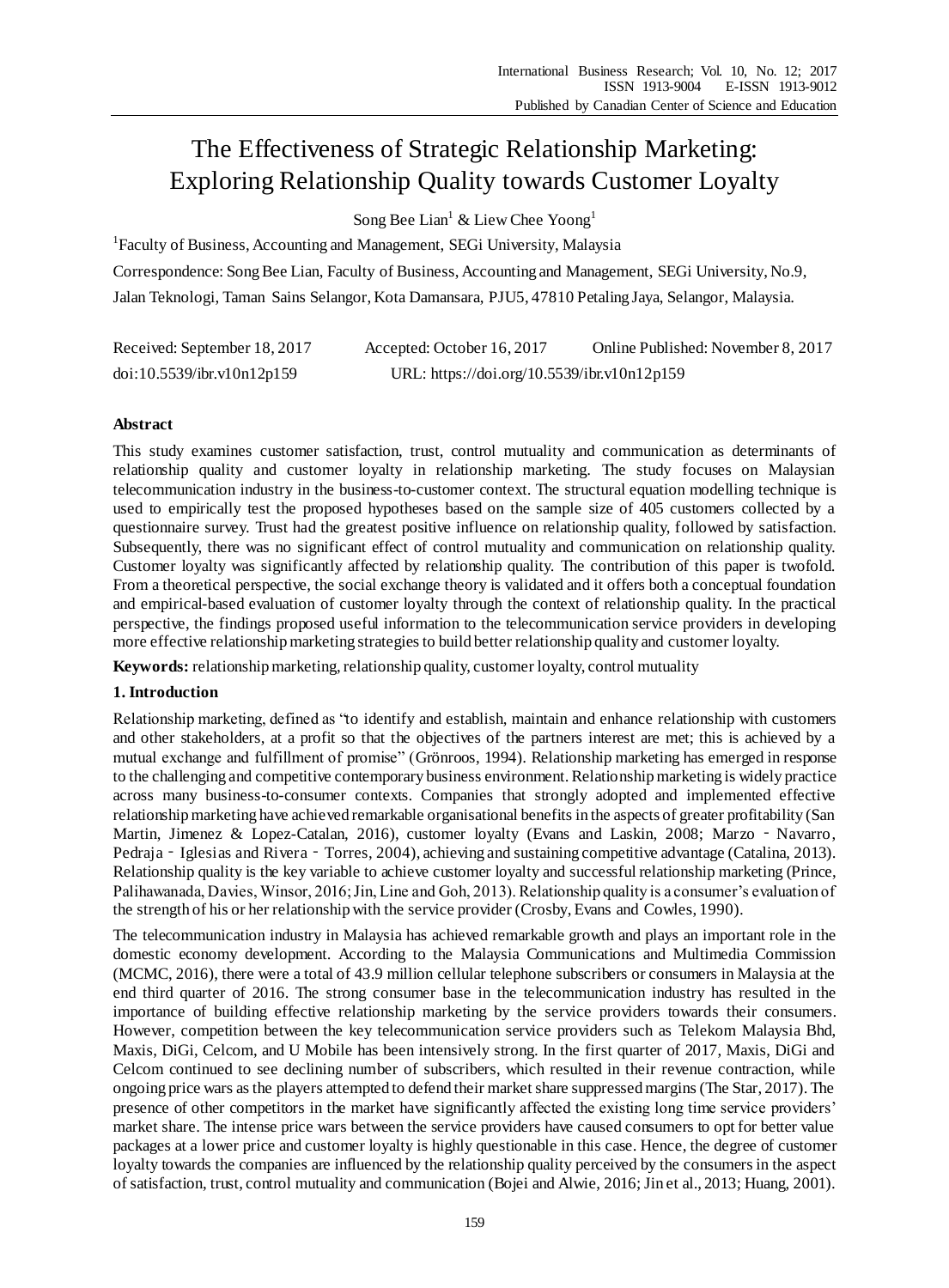The primary objectives of this exploratory study are; 1) to investigate the effect of customer satisfaction, trust, control mutuality and communication on relationship quality and 2) to analyse the influence of relationship quality towards customer loyalty. The findings of this research will contribute to managerial and theoretical implications. In the aspect of managerial implications, the research findings will provide valuable information to the telecommunication service providers in developing more effective relationship marketing strategies to build better relationship quality and customer loyalty. In the theoretical perspective, the study has validated the social exchange theory concept. It has shown both a conceptual foundation and empirical-based evaluation of customer loyalty through the context of relationship quality.

# **2. Literature Review and Hypotheses Development**

#### *2.1 Social Exchange Theory*

The Social Exchange Theory is developed to understand the social behavior of humans in economic situations (Homans, 1958). The exchange theory investigates the processes of establishing and sustaining reciprocity in social relations, or the mutual gratifications between individuals (Lee, Mohamad and Ramayah, 2010). Individuals evaluate their reward to cost ratio when deciding whether or not to maintain a relationship. The application of Social Exchange Theory in this study to investigate consumers' evaluation on their benefits to costs represented by relationship quality, and their decision to stay loyal with the service providers.

## *2.2 Relationship Quality*

Relationship quality is a consumer's evaluation of the strength of his or her relationship with the service provider (Crosby, Evans and Cowles, 1990). Myhal, Kang and Murphy (2008) highlighted the six dimensions of trust, commitment, satisfaction, minimal opportunism, conflict, and communication in relationship quality. Caceres and Paparoidamis (2007) indicated that relationship quality consists of three dimensions of trust, commitment, and satisfaction. Hon and Grunig (1999a) proposed the six dimensions of trust, control mutuality, satisfaction, commitment, exchange relationships, and communal relationships.

This research focuses on satisfaction, trust, control mutuality and communication as the key dimensions of relationship quality. Hence, this study aim to bridge the research gaps as the four dimensions of satisfaction, trust, control mutuality and communication were not adequately covered by the past literature in the context of relationship quality, and its relationship with customer loyalty in the telecommunication industry.

#### *2.3 Satisfaction*

Relationship marketing is a long-term approach by focusing on providing superior customer lifetime value and the main success criterion is to develop long-term customer satisfaction (Kotler, Armstrong, Saunders and Wong, 1999). Satisfaction is customer's evaluation of their relationship experience with the service provider. Customer satisfaction was found to be a significant predictor of relationship quality in the Ethiopian mobile telecommunication industry (Negi and Ketema, 2013). Li, Green, Farazmand and Grodzki (2012) reported that relationship quality represented by customer satisfaction has influenced customer loyalty in the context of retail stores' shoppers.

#### *H<sup>1</sup> There is a positive relationship between satisfaction and relationship quality.*

#### *2.4 Trust*

Trust is the confidence level in the honesty and integrity of the other party (Crosby et al., 1990). Trust also signifies the belief of customer towards their service providers and the service that meets customer needs. According to Cerri (2012), high levels of mutual trust facilitate the effective exchange between the business partners and enhance relationship quality. Trust was found to be important for client-professional relationship quality in the financial planning environment (Hunt, Brimble and Freudenberg, 2011). Chu (2009) asserts that customers' trust is significant in building long-term relationship and achieving customer loyalty. Individual's level of trust is different significantly based on their personal decision-making habits and characteristics.

#### *H<sup>2</sup> There is a positive relationship between trust and relationship quality.*

# *2.5 Control Mutuality*

Control mutuality is the degree to which parties in a relationship are satisfied with the amount of control they have in a relationship (Grunig, 2002). Huang (2001) reported that control mutuality had the greatest influence on successful organisational relationships in South Korea. Botha and Waldt (2010) highlighted that relationship outcomes of control mutuality is important indicators of successful relationships. Hence, their findings were consistent with the earlier findings by Hon and Grunig (1999b) that control mutuality is crucial in the strategies for maintaining organization–public relationships. Steyn (2007) states that stakeholders' involvement in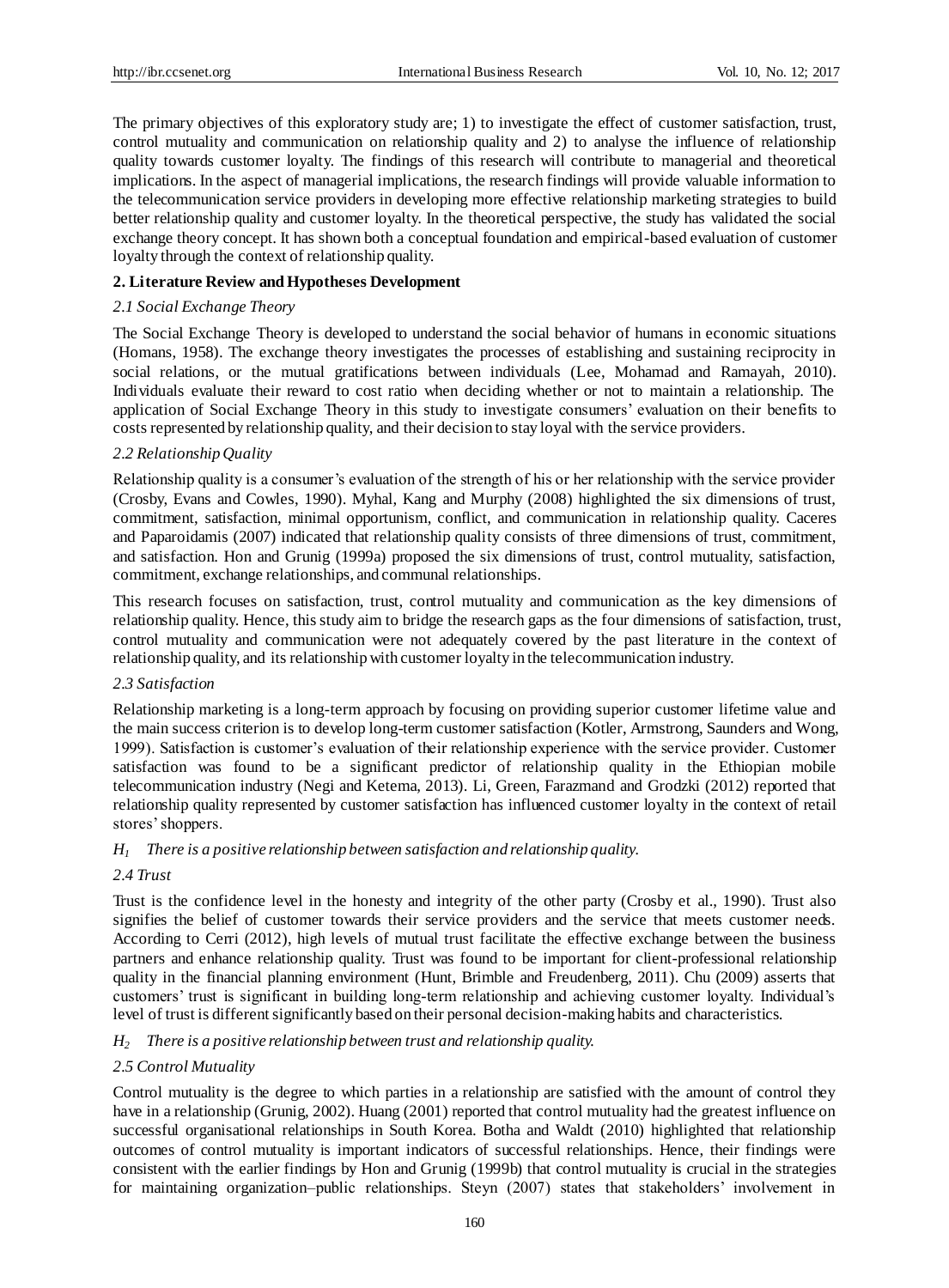decision-making resulted in the stabilization of the organisational relationships.

#### *H<sup>3</sup> There is a positive relationship between control mutuality and relationship quality.*

#### *2.6 Communication*

Communication is one of the important factors in enhancing relationship development and maintenance (Finne and Grönroos, 2009). According to Coviello, Brodie, Danaher and Johnston (2002), communication is determined by the customers' assessment in the aspect of clarity, pleasantness, responsiveness, and language of the service provider. Communication have positive influence towards relationship quality in banking sector (Ruswanti and Lectari, 2016). In a study conducted on the service sector in Malaysia, Bojei and Alwie (2010) reported that communication is the weakest dimension of relationship quality to achieved customer loyalty. Doaei, Razeai and Khajei (2011) reported that interpersonal communication had influenced customer loyalty without relationship quality as mediating role.

*H<sup>4</sup> There is a positive relationship between communication and relationship quality.*

#### *2.7 Customer Loyalty*

Customer loyalty is defined as "a deeply held commitment to re-buy or re-patronize a preferred product or service consistently in the future, thereby causing repetitive same-brand or same brandset purchasing, despite situational influences and marketing efforts have the potential to cause switching behaviour" (Oliver, 1999). Hennig-Thurau, Gwinner, and Gremler (2002) assert that customer loyalty is the "primary goal" of relationship marketing. Bojei and Alwie (2010) reported that relationship quality positively influenced the customer loyalty was mainly due strong commitment given by the service provider to the customers. Ruswanti and Lectari (2016) also indicated significant positive relationship between relationship quality and customer loyalty. The service providers have delivered good services which met customer's expectation and goal, and satisfying, subsequently leads to good relational quality and customer loyalty. In contrast, Chen and Myagmarsuren (2011) found that direct relationship does not exist between relationship quality and customer loyalty in telecommunication services. However, it was concluded that relationship quality affect customer loyalty was mediated by relationship value.



*H5 : There is a positive relationship between relationship quality and customer loyalty.*

Figure 1. Conceptual framework

#### **3. Research Methodology**

#### *3.1 Sampling and Measurement*

This paper is based on data collected from a survey on the existing customers of local telecommunication service providers, namely Maxis, Digi and Celcom, in Kuala Lumpur and Selangor, Malaysia. A sample size of 405 was determined and non-probability convenience sampling method was adopted for this study. Self-administered questionnaires were distributed to the respondents who present at the selected Maxis, Digi and Celcom outlets in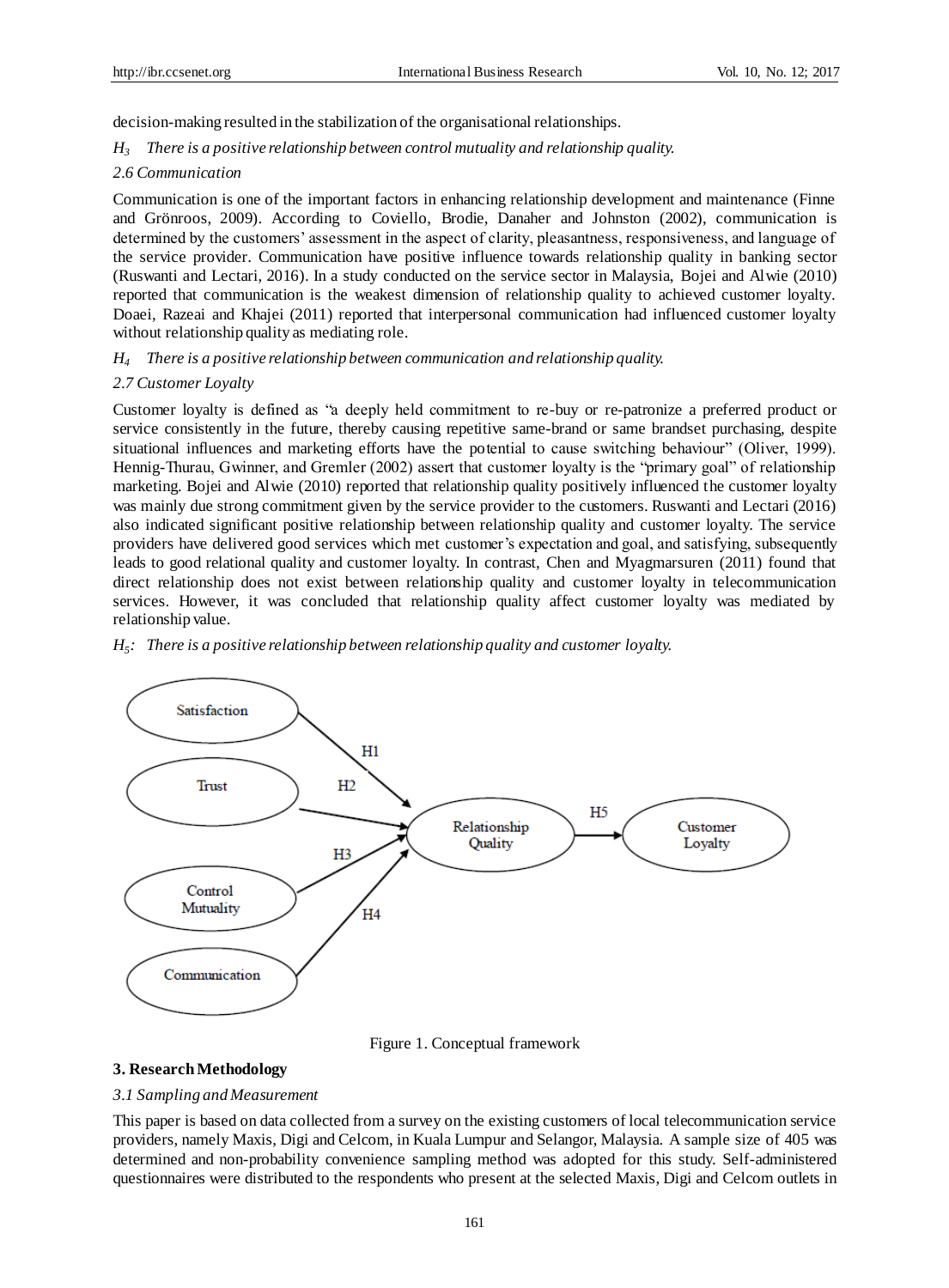Kuala Lumpur and Selangor. The survey instrument was designed with 28 items assessed by a six-point Likert scale (1: strongly disagree and 6: strongly agree). The Statistical Package for Social Sciences (SPSS) version 22 was used to perform descriptive analysis, validity and reliability analysis. Followed by, SPSS AMOS version 21 was used to perform the Structural Equation Modeling (SEM) analysis to test the hypotheses.

#### *3.2 Validity and Reliability Assessment*

The pilot study results indicated the factor loading for all the 28 proposed items is above 0.3 and thereby will be retained (Hair, Black, Babin and Anderson, 2010). The Cronbach's Alpha values for all constructs were above 0.7 which have shown a high level of internal consistency in the data (Pallant, 2007). The Cronbach's Alpha values were 0.951 (Satisfaction), 0.843 (Trust), 0.911 (Control Mutuality), 0.887 (Communications), 0.902 (Relationship Quality) and 0.877 (Customer Loyalty). Table 1 shows the results of Confirmatory Factor Analysis (CFA) for each item in the construct and the reliability test results. The pilot study results showed that all the constructs were valid and reliable for further inferential analyses.

| Construct         | Item           | Statement                                                       | Factor  | Cronbach's |
|-------------------|----------------|-----------------------------------------------------------------|---------|------------|
|                   |                |                                                                 | Loading | Alpha      |
| Satisfaction      | S <sub>1</sub> | I am satisfied with the price offered by my service provider.   | .841    | .951       |
|                   | S <sub>2</sub> | I am delighted with the performance of my service provider      | .890    |            |
|                   | S <sub>3</sub> | The services offered meet my expectations.                      | .901    |            |
|                   | S <sub>4</sub> | My service provider offers flexible service packages that meet  | .879    |            |
|                   |                | my needs.                                                       |         |            |
|                   | S <sub>5</sub> | My current service provider could provide me higher             | .852    |            |
|                   |                | satisfaction than other service providers.                      |         |            |
|                   | S <sub>6</sub> | Overall, I am satisfied with my service provider.               | .881    |            |
| Trust             | T1             | My service provide is reliable in providing their services.     | .661    | .843       |
|                   | T <sub>2</sub> | My service provider has high integrity.                         | .726    |            |
|                   | T <sub>3</sub> | My service provider is trust worthy.                            | .709    |            |
|                   | T <sub>4</sub> | My service provider fulfill well their promises (i.e., price    | .823    |            |
|                   |                | offers, marketing communications, etc).                         |         |            |
|                   | T <sub>5</sub> | My service provider has a good brand image.                     | .692    |            |
| Control Mutuality | M1             | I am always open to give my suggestion for improvement of       | .766    | .911       |
|                   |                | the service.                                                    |         |            |
|                   | M <sub>2</sub> | My service provider respected customer's feedback.              | .935    |            |
|                   | M <sub>3</sub> | My service provider will involve customers in their             | .914    |            |
|                   |                | promotional activities.                                         |         |            |
|                   | M4             | My service provider maintains two ways communication with       | .796    |            |
|                   |                | the customers.                                                  |         |            |
| Communication     | C1             | I received regularly updates information on my current          | .707    | .887       |
|                   |                | services from my service provider.                              |         |            |
|                   | C <sub>2</sub> | The staff are friendly and fulfilled my request at the outlet.  | .910    |            |
|                   | C <sub>3</sub> | Latest promotional information are communicated clearly and     | .889    |            |
|                   |                | timely manner to the customers.                                 |         |            |
|                   | C <sub>4</sub> | My service provider effectively use email and social media to   | .771    |            |
|                   |                | communicate with customers.                                     |         |            |
| Relationship      | Q <sub>1</sub> | My service provider is consistent in providing quality service. | .752    | .902       |
| Quality           | Q <sub>2</sub> | My service provider emphasize on mutual relationship with       | .787    |            |
|                   |                | customers.                                                      |         |            |
|                   | Q <sub>3</sub> | My service provider maintains good quality relationship with    | .883    |            |
|                   |                | customers.                                                      |         |            |
|                   | Q4             | I received recognition as a loyal customers.                    | .906    |            |
|                   | Q <sub>5</sub> | I am respected as a valuable customers.                         | .661    |            |
| Customer Loyalty  | L1             | I will stay loyal to my current service provider.               | .882    | .877       |
|                   | L2             | I will recommend my service provider to others.                 | .809    |            |
|                   | L <sub>3</sub> | My relationship with my service provider has a great deal of    | .798    |            |
|                   |                | personal meaning to me.                                         |         |            |
|                   | L <sub>4</sub> | I intend to purchase extra other service or package from my     | .771    |            |
|                   |                | current service provider.                                       |         |            |

Table 1. CFA results for the measurement model

# **4. Results**

# *4.1 Demographic Profile of the Respondents*

From the total of 405 respondents, majority respondents are female (59%), followed by male (41%). As for the respondents' monthly income, 4.7 percent earned less than RM1500, 13.3 percent of the respondents have an income between RM1500– RM3000. Furthermore, 41.4 percent of the respondents have an income between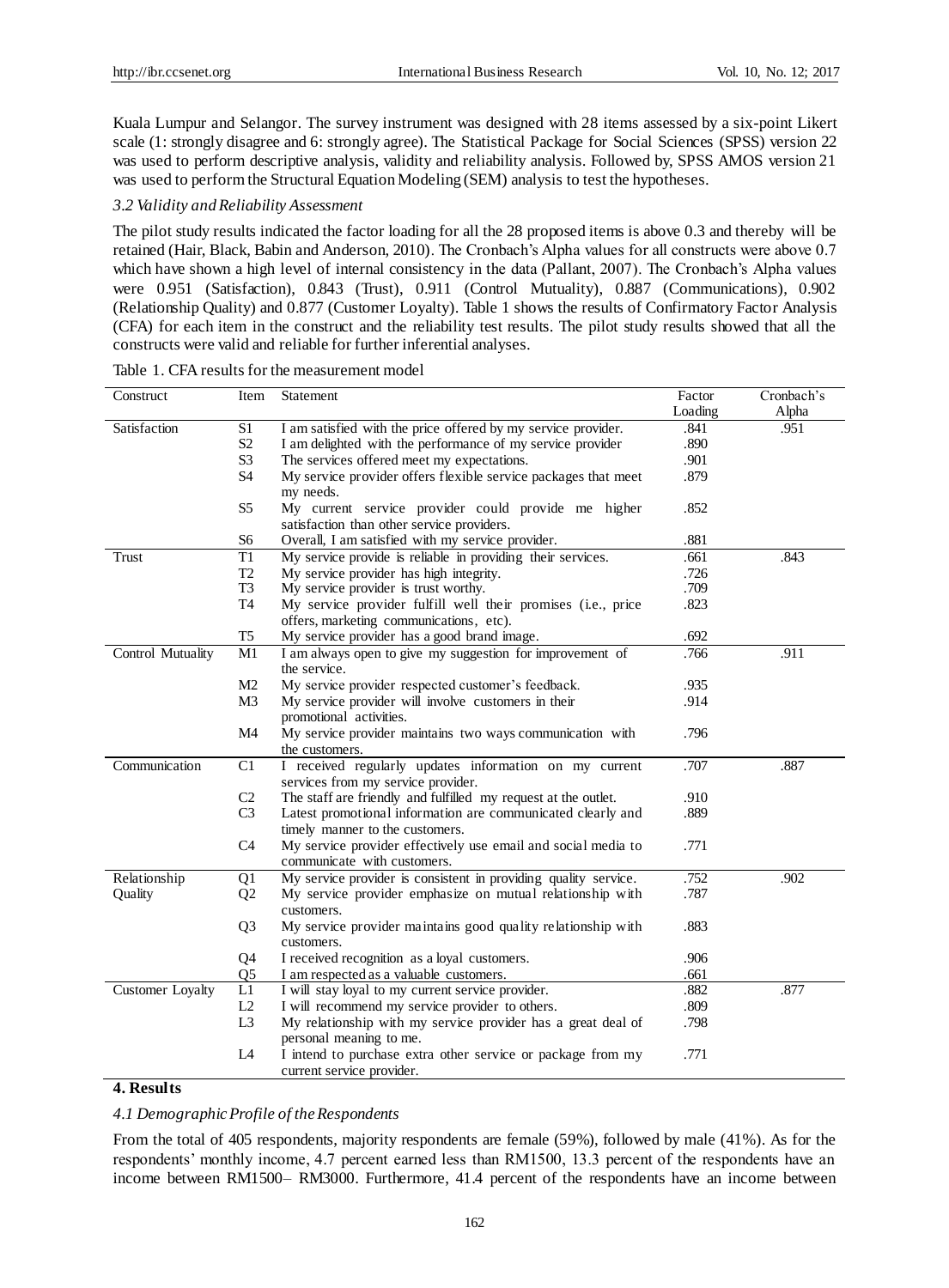RM3000-RM6000 and 31.4 percent of the respondents belong to the income group of RM6000-RM10000. Respondents with an income above RM 10000 comprises 9.2 percent. Majority respondents are Chinese respondents (51.6%), followed by Malay (26.3%), Indian (13.5%) and others (8.6%). As for the respondents' age, 9.3 percent belong to the age group of 18-20, followed by 25.6 percent under the age group between 21 -38. Majority of 49.1 percent of the respondents under the age group of 39-49, and 16 percent belong to age group of 50 and above.

## *4.2 Model Compatibility Testing*

SEM was applied to estimate the relationships between satisfaction, trust, control mutuality, communication, relationship quality, and customer loyalty using the maximum likelihood procedure. The research model has achieved a good fit as shown in Table 2. The *Chi-Square* value is 902.86 and according to Barrett (2007), chi square probability value greater than  $0.05$  indicates acceptable model fit. The ratio of  $x^2$ /df was 2.66, lower than the value 3.0, as suggested by Byrne (2001). Incremental fit indices were greater than 0.9, with IFI of 0.93, CFI of 0.93 and TLI of 0.92. The absolute index with RMSEA of 0.064, achieved lower than 0.8 (Browne and Cudeck 1993).

## Table 2. Goodness of Fit

| Index        | Level of Acceptance       | Result | Model Evaluation |
|--------------|---------------------------|--------|------------------|
|              |                           |        |                  |
| Chi-square   | P > 0.05                  | 902.86 | Good             |
| Chisq/df     | Chi Square $/df \leq 3.0$ | 2.663  | Good             |
| <b>RMSEA</b> | RMSEA < 0.08              | 0.064  | Good             |
| IFI          | IFI > 0.9                 | 0.930  | Good             |
| CFI          | CFI > 0.9                 | 0.930  | Good             |
| TLI          | TLI > 0.9                 | 0.922  | Good             |

The normality assessment was conducted and indicated that the data is normally distributed with value of skewness between -1.0 and 1.0, and kurtosis of between -3.0 and 3.0. Finally, the estimated path coefficients were derived and the research hypotheses were examined.

#### *4.3 Model Causality Testing*

The final structural model is shown in Figure 2.



#### Figure 2. Final Structural Model

The regression weights and probability value which indicates its significance is shown in Table 3. The results concluded that satisfaction had significant positive effect (0.199) on relationship quality and  $H_1$  is accepted.  $H_2$  is accepted and trust has significant effect on relationship quality (0.359). The regression coefficient of the relationship between control mutuality and relationship quality is not significant (0.069). The regression coefficient of the relationship between communication and relationship quality is not significant (0.120). As a result,  $H_3$  and  $H_4$  is rejected. Subsequently, relationship quality had positive effect (0.403) on customer loyalty,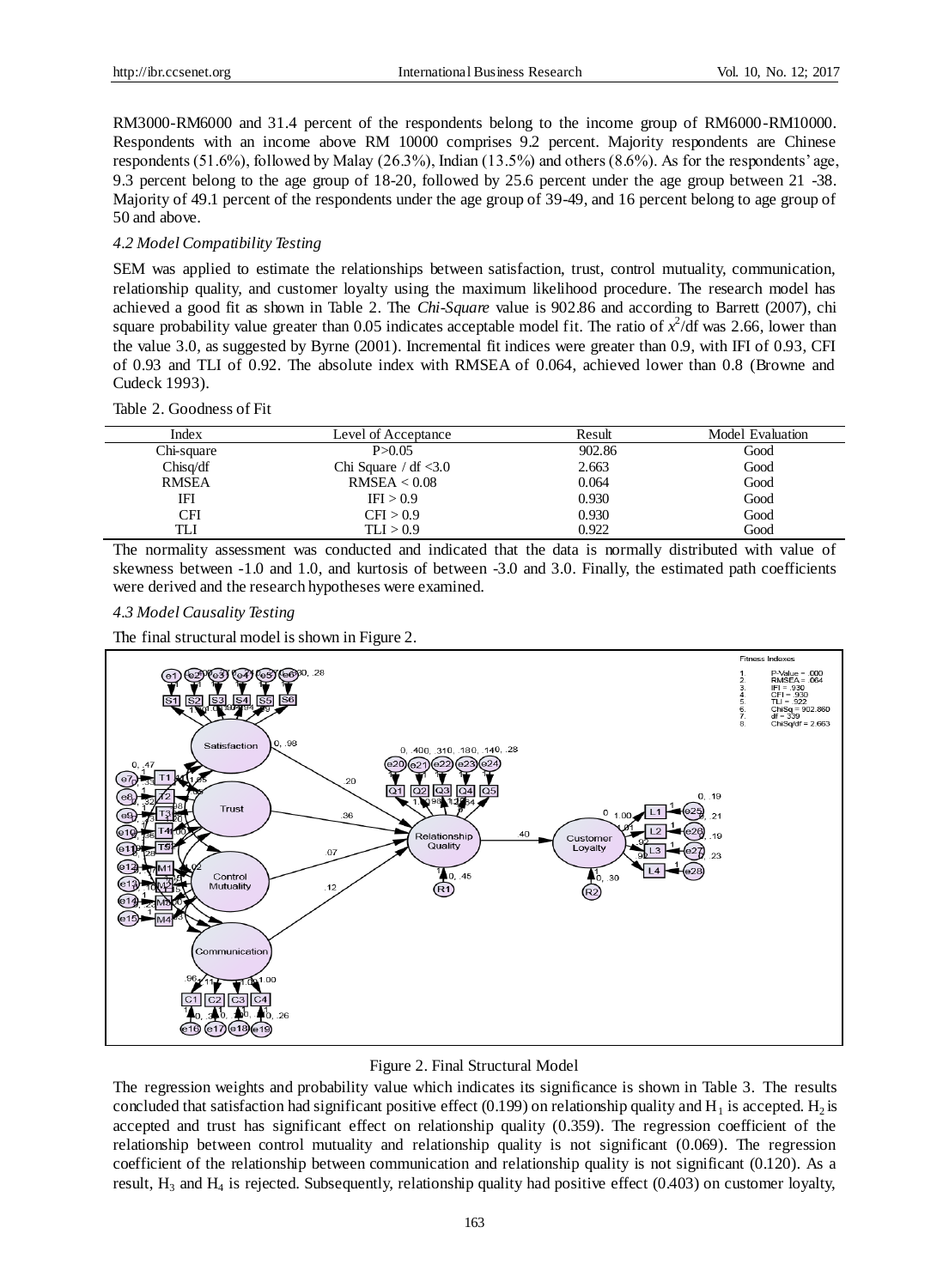# and  $H_5$  is accepted.

|  | Table 3. Regression Weights and the Probability Value which Indicates its Significance |  |  |  |
|--|----------------------------------------------------------------------------------------|--|--|--|
|  |                                                                                        |  |  |  |

| Paths                   |     |                         | Estimate | S.E. | C.R.  |      | Result    |
|-------------------------|-----|-------------------------|----------|------|-------|------|-----------|
| Relationship quality    | <-- | Satisfaction            | .199     | .040 | 5.039 | ***  | Supported |
| Relationship quality    | ⊂–– | Trust                   | .359     | .072 | 4.955 | ***  | Supported |
| Relationship quality    | ⊂–– | Control Mutuality       | .069     | .059 | 1.175 | .240 | Rejected  |
| Relationship quality    | <−− | Communication           | .120     | .061 | 1.953 | .051 | Rejected  |
| <b>Customer Loyalty</b> | c-- | Relationship<br>quality | .403     | .046 | 8.684 | ***  | Supported |

# **5. Discussion and Conclusion**

The social exchange theory is validated through the positive relationship found between relationship quality and customer loyalty. The result of this research found that satisfaction has significant effect on relationship quality. We can conclude that customers are generally satisfied with their current service providers. However, the satisfaction's correlation coefficient value of 0.199 still considered as weak according to "Guilford Rule of Thumb", with r value of below 0.4 (Guilford, 1956). The study also found that trust had the strongest correlation and positively correlated to relationship quality. The results obtained are consistent with the previous studies conducted by Cerri (2012) and Hunt, Brimble and Freudenberg (2011). The findings revealed that for long-term relationship success, relationship quality should focus on increasing customer satisfaction and trust through improvement of service delivery and introduce innovative new services to the customers.

In the price sensitivity consumer market in Malaysia, frequent reward and promotional offers would increase consumers' consumption level and loyalty. Furthermore, the service providers should be more focused in their segment-level strategies by offering different service packages to customers of different segments and value. Customers clearly prefer quality services with fair prices in the competitive market in order to meet their satisfaction and expectations. Attractive packages with better value-adds, for example, offer a bigger data pool to be shared between the principal and supplementary lines. Competition within the telecommunication service providers would have to evolve into greater product differentiation and novelty from the predominant price engagement currently.

Furthermore, the result of this research shown that control mutuality has no significant effect on relationship quality. Customers perceived the service providers have weak involvement of customers in their decision making for service innovation and promotional activities. The degree of control in the relationship that customers have are limited due to commitment and constraint in service contract imposed by the service providers. According to Grönroos and Voima (2013), companies should plan its resources and processes, as well as the competencies to manage them, toward supporting its customers' everyday processes such that the customers' goals are reached in a value-creating manner.

Communication has no significant effect on relationship quality. Although the number of subscribers is large and it can be quite challenging to maintain frequent contact with the customers. The service providers should improve on the credibility, accuracy, adequacy and completeness of the information, and source for more cost effective means of communication via email, sms, personal contact and social network with the customers. More focused and improved communication with the customers would avoid customers from switching to other competitors, and subsequently affect customer loyalty.

This study is confined to the telecommunication industry in Malaysia and limited to the four dimensions of customer satisfaction, trust, control mutuality and communication as determinants of relationship quality. Future studies should explore on other industries and other dimensions of relationship quality such as commitment, benevolence and conflict handling.

# **References**

- Barrett. (2007). Structural equation modelling: Adjudging model fit. *Personality and Individual Differences, 42*(5), 815-824[. https://doi:10.1016/j.paid.2006.09.018](https://doi:10.1016/j.paid.2006.09.018)
- Bojei, J., & Alwie, A. (2010). The Influence of Relationship Quality on Loyalty in Service Sector. *International Journal of Economics and Management, 4*(1), 81-100.
- Botha, E., & Van der Waldt, D. L. R. (2010). Relationship antecedents that impact on outcomes of strategic stakeholder alliances. *African Journal of Business Management, 4*(8), 1629-1638.
- Browne, M. W., & Cudeck, R. (1993). Alternative ways of assessing model fit. In K.A. Bollen & J. S. Long (Eds.), *Testing structural equation models* (pp. 136-161). Newbury Park, CA: Sage.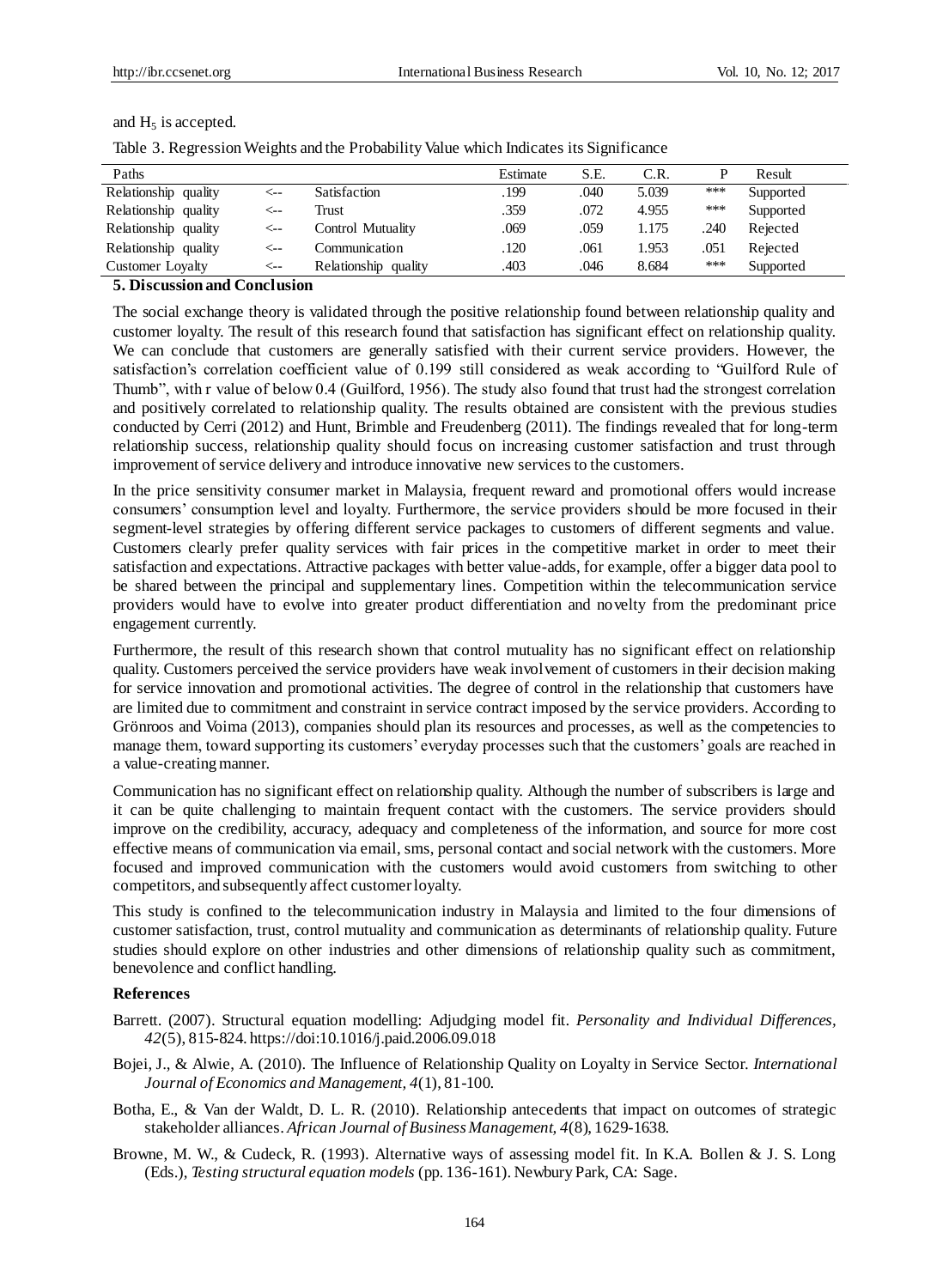Byrne, B. M. (2010). *Structural equation modeling with AMOS* (2nd ed.). New York, NY: Routledge.

- Caceres, R. C., & Paparoidamis, N. G. (2007). Service quality, relationship satisfaction, trust, commitment and business-to-business loyalty. *European Journal of Marketing*, *41*(7), 836-867. https:[//doi.org/10.1108/03090560710752429](https://doi.org/10.1108/03090560710752429)
- Catalina, C. (2013). Relationship Marketing Best Practice in the Banking Sector. *Amfiteatru Economic*, *15*(33), 288-300.
- Cerri, S. (2012). Exploring Factors Affecting Trust and Relationship Quality in a Supply Chain Context. *Journal of Business Quarterly*, *4*(1), 74-90.
- Chen, C. F., & Myagmarsuren, O. (2011). Brand equity, relationship quality, relationship value, and customer loyalty: Evidence from the telecommunications services. *Total Quality Management & Business Excellence, 22*(9), 957-974. https://doi.org/10.1080/14783363.2011.593872
- Chu, K. M. (2009). The Construction Model of Customer Trust, Perceived Value and Customer Loyalty. *The Journal of American Academy of Business*, *14*(2), 98-103.
- Coviello, N. E., Brodie, R. J., Danaher, P. J., & Johnston, W. J. (2002). How firms relate to their markets: an empirical examination of contemporary marketing practices. *Journal of Marketing, 66*(3), 33-46. <https://doi.org/10.1509/jmkg.66.3.33.18500>
- Crosby, L. A., Evans, K. R., & Cowles, D. (1990). Relationship quality in services selling: An interpersonal influence perspective. *The Journal of Marketing*, *54*(3), 68-81. https://doi.org/10.2307/1251817
- Doaei, H., Rezaei, A., & Khajei, R. (2011). The Impact of Relationship Marketing Tactics on Customer Loyalty:
- Evans, J. R., & Laskin, R. L. (2008). The relationship marketing process: A conceptualization and application. *Industrial Marketing Management*, *23*(5), 439-452. https://doi.org/10.1016/0019-8501(94)90007-8
- Finne, Å., & Grönroos, C. (2009). Rethinking marketing communication: From integrated marketing communication to relationship communication. *Journal Of Marketing Communications*, *15*(2/3), 179-195. https://doi.org/10.1080/13527260902757654
- Grönroos, C. (1994). Quo Vadis, Marketing? Towards a Relationship Marketing Paradigm. *Journal of Marketing Management, 10*(5), 347-360. https://doi.org/10.1080/0267257X.1994.9964283
- Grönroos, C., & Voima, P. (2013). Critical service logic: implications for value creation and marketing. *Journal of the Academy of Marketing Science*, *41*(2), 133-150. https://doi.org/10.1007/s11747-012-0308-3
- Grunig J. E. (2002). Qualitative methods for assessing relationships between organisations and publics. The Institute for Public Relations. Retrieved fro[m http://instituteforpr.com](http://instituteforpr.com/)
- Guilford, J. P. (1956). *Fundamental Statistics in Psychology and Education*. New York: McGraw Hill.
- Hair, J. F., Black, W. C., Babin, B. J., & Anderson, R. E. (2010). *Multivariate Data Analysis: A global perspective* (7th ed.). New Jersey, NJ: Pearson Education Inc.
- Hennig-Thurau, T., Gwinner, K. P., & Gremler, D. D. (2002). Understanding relationship marketing outcomes: an integration of relational benefits and relationship quality. *Journal of Servive Research*, *4*(3), 230-247. https://doi.org/10.1177/1094670502004003006
- Homans, G. C. (1958). Social behavior as exchange. *American Journal of Sociology*, *63*(6), 597-606. https://doi.org/10.1086/222355
- Hon, L. C., & Grunig, J. E. (1999a). *Guidelines for measuring relationships in public relations*. Gainesville, FL: Institute for Public Relations.
- Hon, L. C., & Grunig, J. E. (1999b). *Measuring relationships in public relations.* Gainesville, FL: Institute for Public Relations.
- Huang, Y. H. (2001). OPRA: A cross-cultural, multiple-item scale for measuring organization-public relationships. *Journal of Public Relations Research, 13,* 61-90. https://doi.org/10.1207/S1532754XJPRR1301\_4
- Hunt, K., Brimble, M., & Freudenberg, B. (2011). Determinants of Client-Professional Relationship Quality in the Financial Planning Setting, *Australasian Accounting Business and Finance Journal*, *5*(2), 69-99. https://doi.org/10.2139/ssrn.1867907
- Jin, N., Line, N. D., & Goh, B. (2013). Experiential Value, Relationship Quality, and Customer Loyalty in